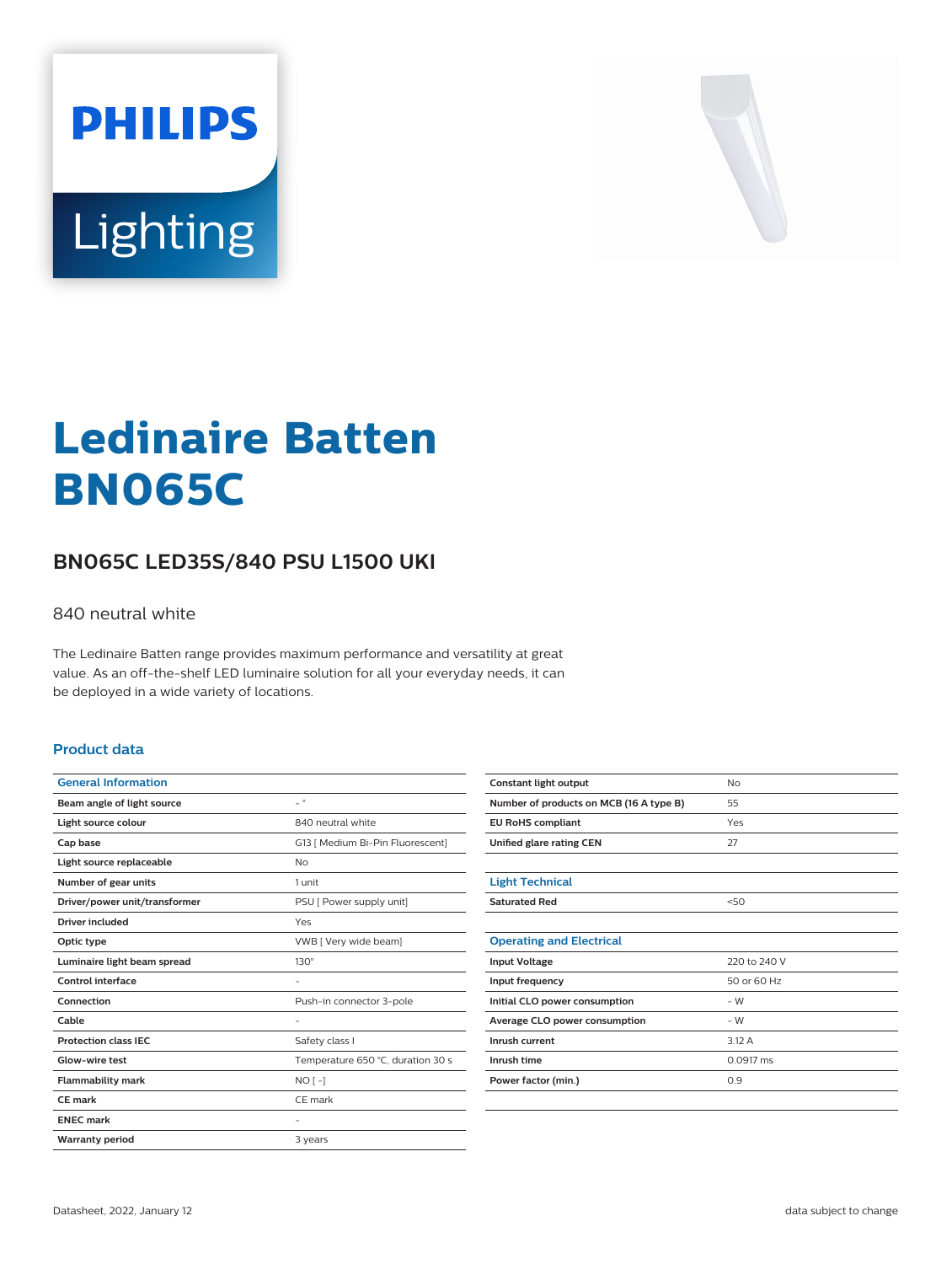### **Ledinaire Batten BN065C**

| <b>Controls and Dimming</b>         |                                         |
|-------------------------------------|-----------------------------------------|
| Dimmable                            | No                                      |
|                                     |                                         |
| <b>Mechanical and Housing</b>       |                                         |
| <b>Housing material</b>             | Steel                                   |
| <b>Reflector material</b>           | ۰                                       |
| Optic material                      | Polycarbonate                           |
| Optical cover/lens material         | Polycarbonate                           |
| <b>Fixation material</b>            | ٠                                       |
| Optical cover/lens finish           | Opal                                    |
| Overall length                      | 1450 mm                                 |
| <b>Overall width</b>                | 65 mm                                   |
| Overall height                      | 65 mm                                   |
| Colour                              | White RAL 9003                          |
| Dimensions (height x width x depth) | 65 x 65 x 1450 mm (2.6 x 2.6 x 57.1 in) |
|                                     |                                         |
| <b>Approval and Application</b>     |                                         |

**Ingress protection code IP20** [ Finger-protected] **Mech. impact protection code** IK04 [ 0.5 J standard plus]

**Initial chromaticity** (0.38,0.38)SDCM<5

| Initial input power                             | 32 W                            |
|-------------------------------------------------|---------------------------------|
| Power consumption tolerance                     | $+/-10%$                        |
|                                                 |                                 |
| <b>Over Time Performance (IEC Compliant)</b>    |                                 |
| Control gear failure rate at median useful life | 7.5%                            |
| 50,000 h                                        |                                 |
| Lumen maintenance at median useful life*        | L65                             |
| 50,000 h                                        |                                 |
|                                                 |                                 |
| <b>Application Conditions</b>                   |                                 |
| Ambient temperature range                       | $-20$ to $+40$ °C               |
| Performance ambient temperature Tq              | 25 °C                           |
| Maximum dimming level                           | Not applicable                  |
| Suitable for random switching                   | Not applicable                  |
|                                                 |                                 |
| <b>Product Data</b>                             |                                 |
| Full product code                               | 871016336965599                 |
| Order product name                              | BN065C LED35S/840 PSU L1500 UKI |
| EAN/UPC - product                               | 8710163369655                   |
| Order code                                      | 36965599                        |
| SAP numerator - quantity per pack               | 1                               |
| Numerator - packs per outer box                 | 6                               |
| <b>SAP</b> material                             | 911401826081                    |
| SAP net weight (piece)                          | 1.700 kg                        |
|                                                 |                                 |



# **Dimensional drawing**

**Initial Performance (IEC Compliant)**

**Initial luminous flux (system flux)** 3500 lm **Luminous flux tolerance** +/-10% **Initial LED luminaire efficacy** 109 lm/W **Init. Corr. Colour Temperature** 4000 K **Init. Colour rendering index** >80



**BN065C LED35S/840 PSU L1500 UKI**

Datasheet, 2022, January 12 2 data subject to change